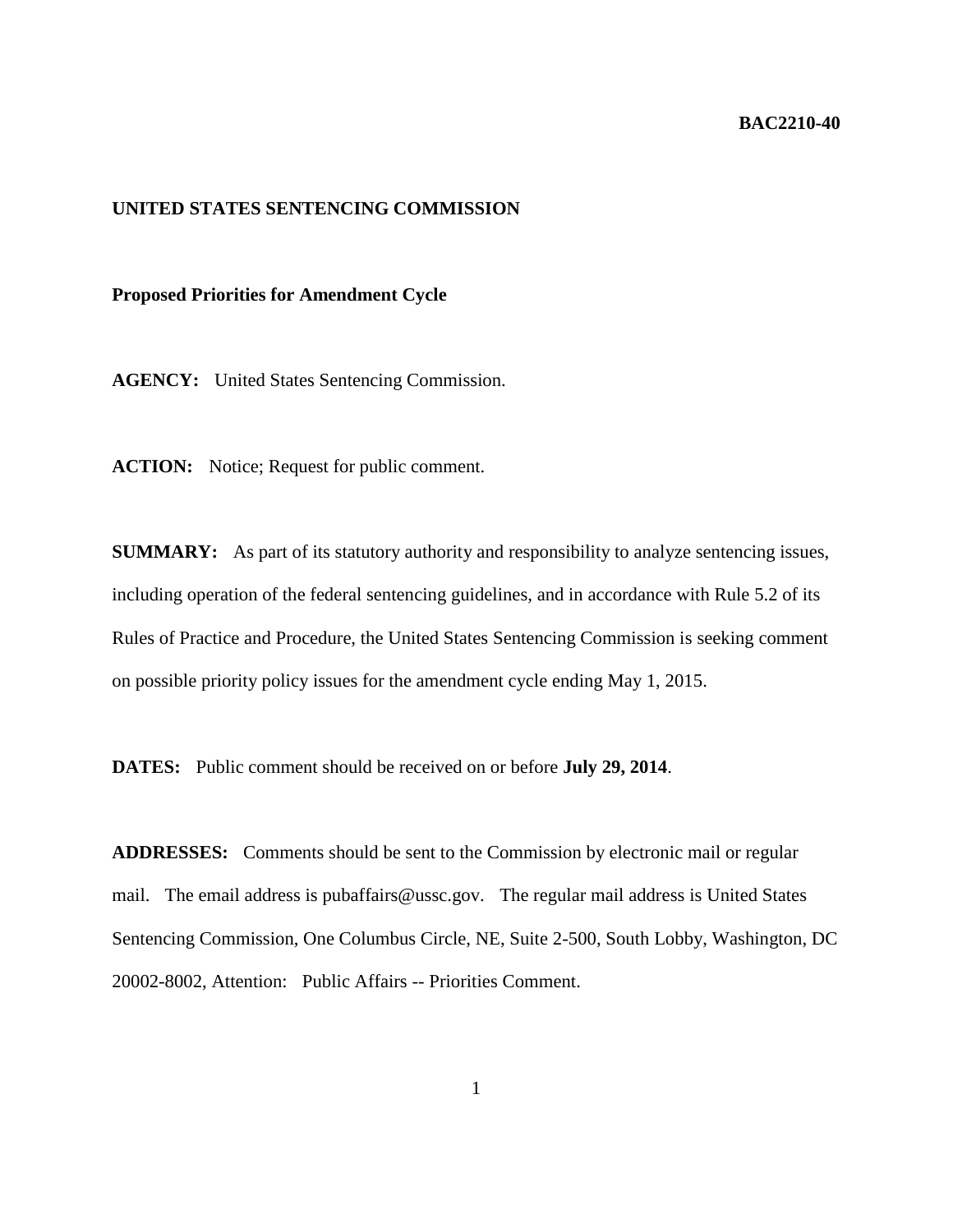**FOR FURTHER INFORMATION CONTACT:** Jeanne Doherty, Public Affairs Officer, 202-502-4502, jdoherty@ussc.gov.

**SUPPLEMENTARY INFORMATION:** The United States Sentencing Commission is an independent agency in the judicial branch of the United States Government. The Commission promulgates sentencing guidelines and policy statements for federal sentencing courts pursuant to 28 U.S.C.  $\S 994(a)$ . The Commission also periodically reviews and revises previously promulgated guidelines pursuant to  $28$  U.S.C.  $\S$  994(o) and submits guideline amendments to the Congress not later than the first day of May each year pursuant to  $28$  U.S.C.  $\S$  994(p).

Pursuant to 28 U.S.C. § 994(g), the Commission intends to consider the issue of reducing costs of incarceration and overcapacity of prisons, to the extent it is relevant to any identified priority.

The Commission provides this notice to identify tentative priorities for the amendment cycle ending May 1, 2015. The Commission recognizes, however, that other factors, such as the enactment of any legislation requiring Commission action, may affect the Commission's ability to complete work on any or all of its identified priorities by the statutory deadline of May 1, 2015. Accordingly, it may be necessary to continue work on any or all of these issues beyond the amendment cycle ending on May 1, 2015.

As so prefaced, the Commission has identified the following tentative priorities: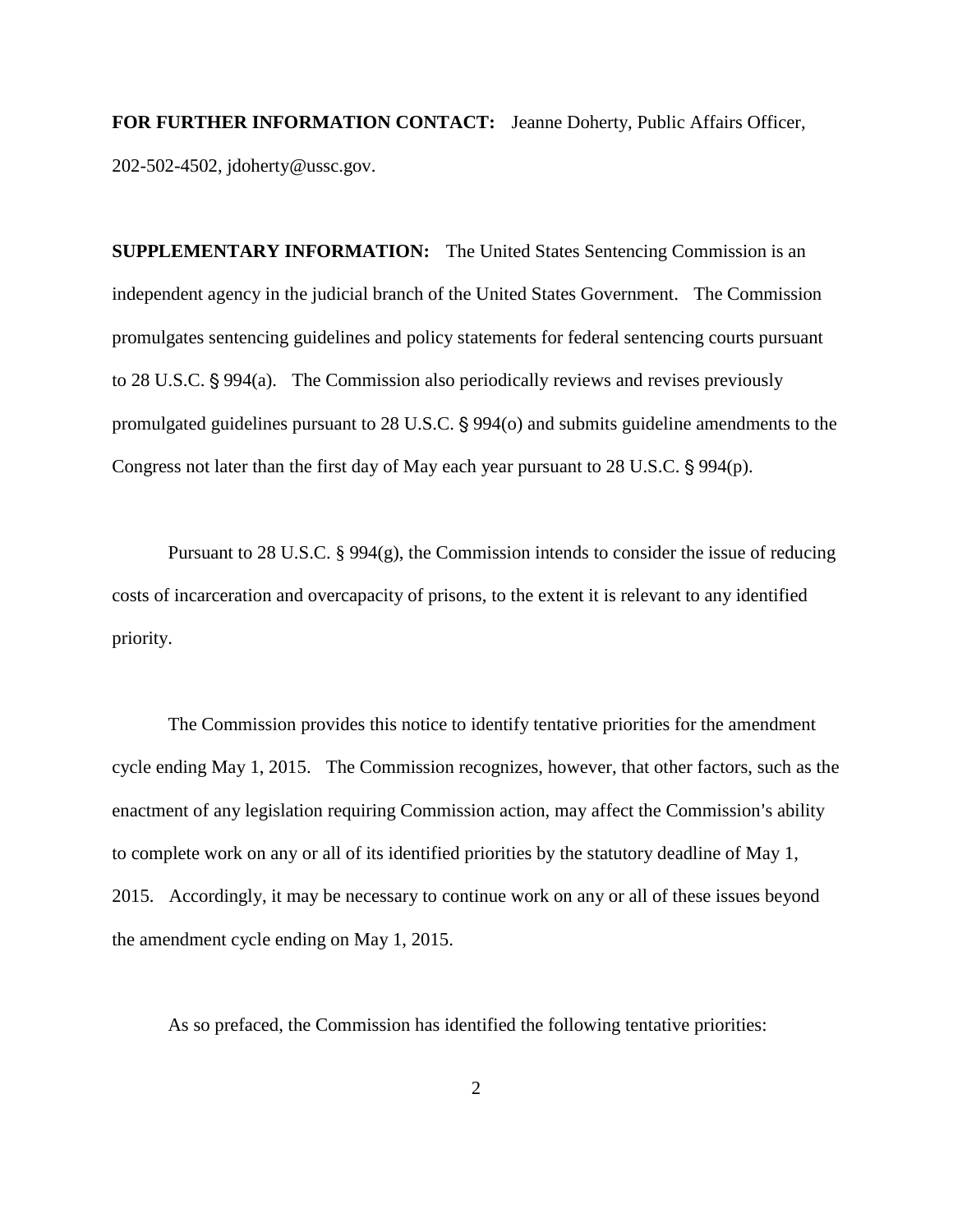(1) Continuation of its work with Congress and other interested parties on statutory mandatory minimum penalties to implement the recommendations set forth in the Commission's 2011 report to Congress, titled Mandatory Minimum Penalties in the Federal Criminal Justice System, including its recommendations regarding the severity and scope of mandatory minimum penalties, consideration of expanding the "safety valve" at 18 U.S.C. § 3553(f), and elimination of the mandatory "stacking" of penalties under 18 U.S.C. § 924(c), and to develop appropriate guideline amendments in response to any related legislation.

(2) Continuation of its work on economic crimes, including (A) a comprehensive, multiyear study of  $\S 2B1.1$  (Theft, Property Destruction, and Fraud) and related guidelines, including examination of the loss table, the definition of loss, and role in the offense; (B) a study of offenses involving fraud on the market; (C) a study of antitrust offenses, including examination of the fine provisions in §2R1.1 (Bid-Rigging, Price-Fixing or Market Allocation Agreements Among Competitors); and (D) consideration of any amendments to such guidelines that may be appropriate in light of the information obtained from such studies.

(3) Continuation of its multi-year study of statutory and guideline definitions relating to the nature of a defendant's prior conviction (e.g., "crime of violence," "aggravated felony," "violent felony," "drug trafficking offense," and "felony drug offense") and the impact of such definitions on the relevant statutory and guideline provisions (e.g., career offender, illegal reentry, and armed career criminal), possibly including recommendations to Congress on any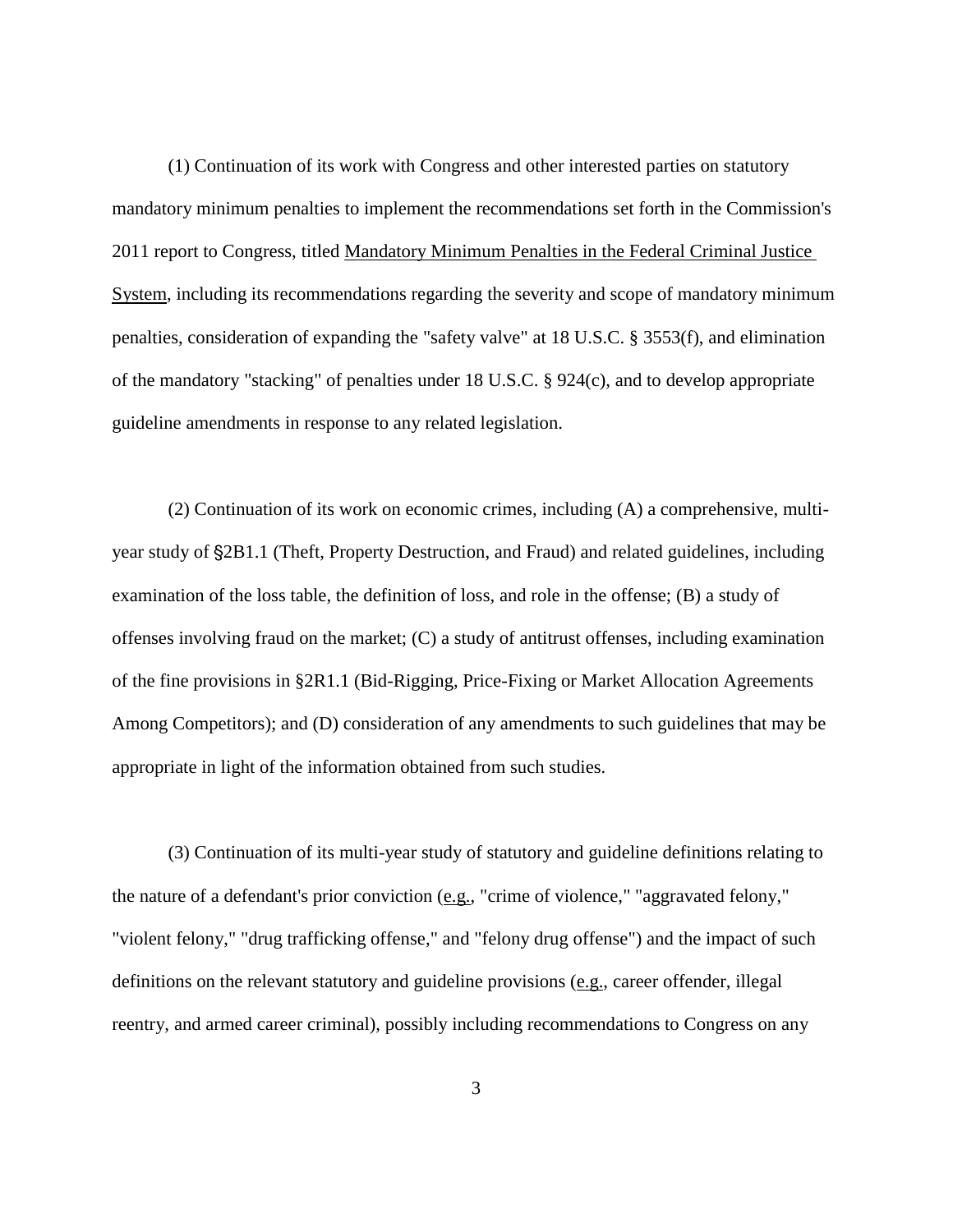statutory changes that may be appropriate and development of guideline amendments that may be appropriate.

(4) Implementation of the directive to the Commission in section 10 of the Fair Sentencing Act of 2010, Pub. L. 111–220 (enacted August 3, 2010) (requiring the Commission, not later than 5 years after enactment, to "study and submit to Congress a report regarding the impact of the changes in Federal sentencing law under this Act and the amendments made by this Act").

(5) Study of the operation of  $\S 3B1.2$  (Mitigating Role) and related provisions in the Guidelines Manual (e.g., the "mitigating role cap" in  $\S 2D1.1(a)(5)$ ), and consideration of any amendments to the Guidelines Manual that may be appropriate in light of the information obtained from such study.

(6) Study of the guidelines applicable to immigration offenses and related criminal history rules, and consideration of any amendments to such guidelines that may be appropriate in light of the information obtained from such study.

(7) Continuation of its comprehensive, multi-year study of recidivism, including (A) examination of circumstances that correlate with increased or reduced recidivism; (B) possible development of recommendations for using information obtained from such study to reduce costs of incarceration and overcapacity of prisons; and (C) consideration of any amendments to the Guidelines Manual that may be appropriate in light of the information obtained from such study.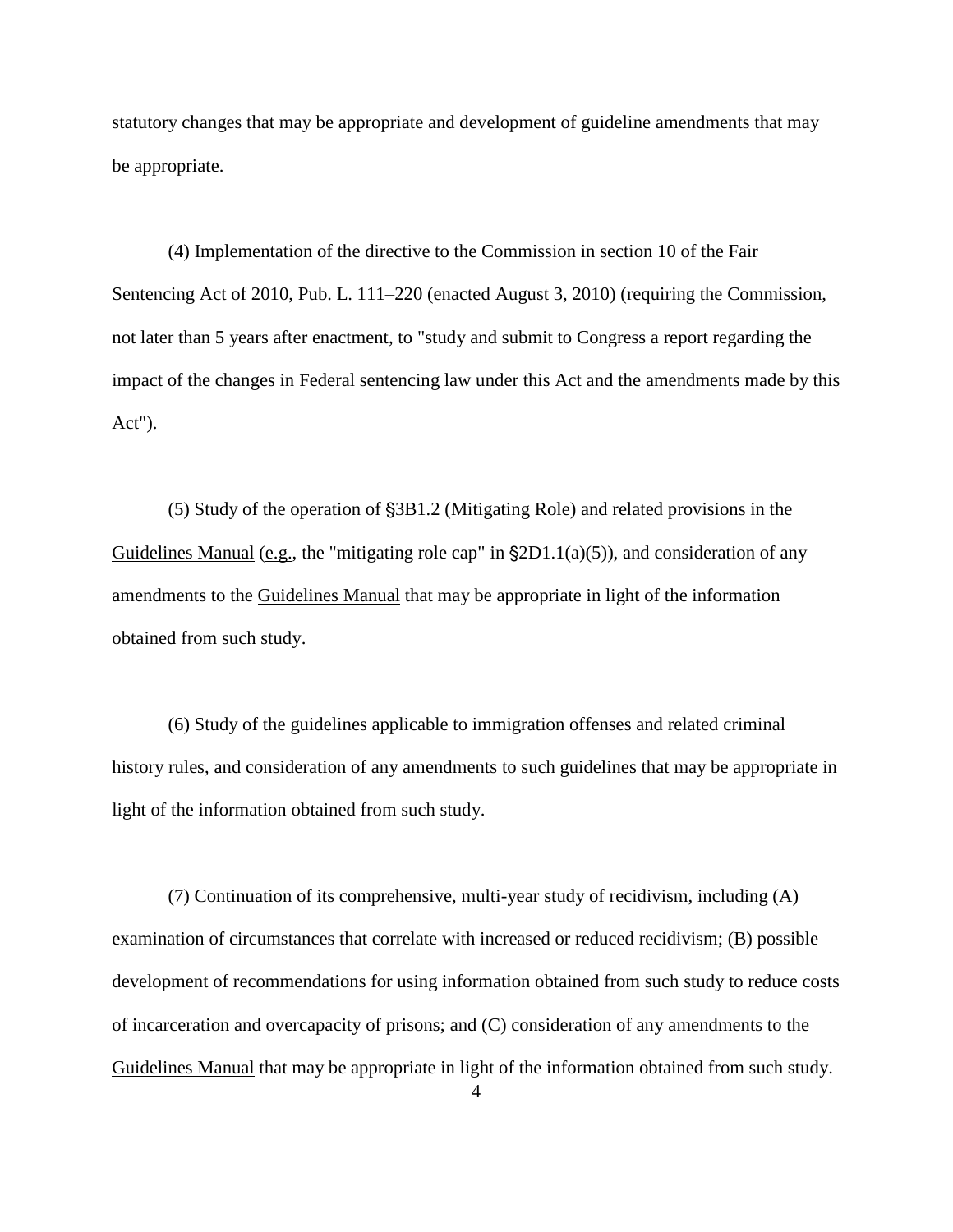(8) Continuation of its multi-year review of federal sentencing practices pertaining to violations of conditions of probation and supervised release, including possible consideration of amending the policy statements in Chapter Seven of the Guidelines Manual.

(9) Continuation of its work with the legislative, executive, and judicial branches of government, and other interested parties, with respect to the Commission's December 2012 report to Congress, titled The Continuing Impact of *United States v. Booker* on Federal Sentencing, and development of appropriate guideline amendments in response to any related legislation.

(10) Continuation of its work with Congress and other interested parties on child pornography offenses to implement the recommendations set forth in the Commission's December 2012 report to Congress, titled Federal Child Pornography Offenses, including (A) possible development of appropriate guideline amendments in response to any related legislation; and (B) possible development of guideline amendments on the issue of victim restitution in light of Paroline v. United States, \_\_ U.S. \_\_, 134 S.Ct. 1710 (2014).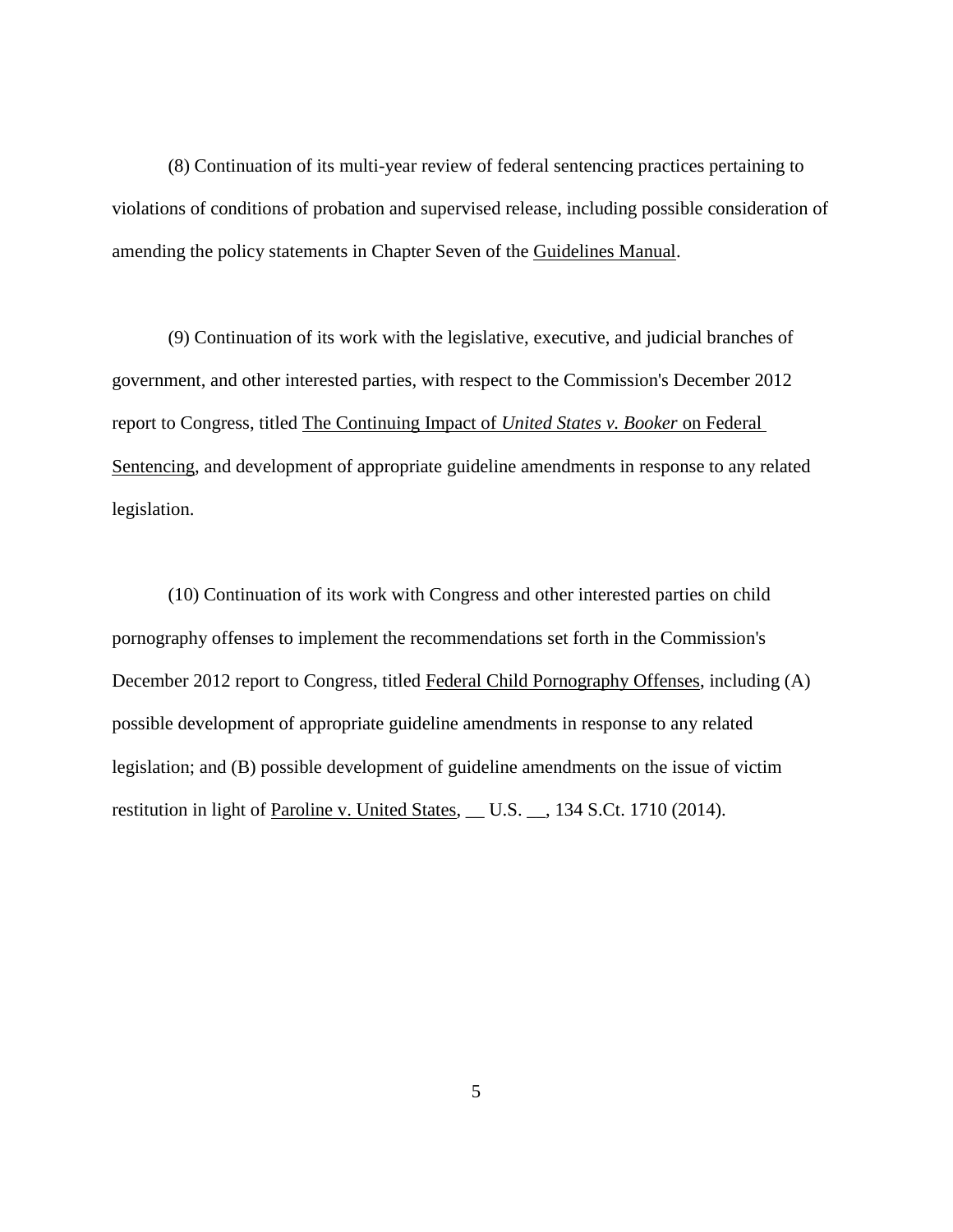(11) Consideration of amending the policy statement pertaining to "compassionate release," §1B1.13 (Reduction in Term of Imprisonment as a Result of Motion by Director of Bureau of Prisons).

(12) Beginning a multi-year effort to simplify the operation of the guidelines, including a review of (A) cross references in the Guidelines Manual, (B) the use of relevant conduct in offenses involving conspiracies, (C) the use of acquitted conduct in applying the guidelines, and (D) the use of departures.

(13) Implementation of any crime legislation enacted during the 113th Congress warranting a Commission response.

(14) Resolution of circuit conflicts, pursuant to the Commission's continuing authority and responsibility, under  $28$  U.S.C.  $\S$  991(b)(1)(B) and Braxton v. United States, 500 U.S. 344 (1991), to resolve conflicting interpretations of the guidelines by the federal courts.

(15) Study of the availability of alternatives to incarceration.

(16) Consideration of any miscellaneous guideline application issues coming to the Commission's attention from case law and other sources.

The Commission hereby gives notice that it is seeking comment on these tentative priorities and on any other issues that interested persons believe the Commission should address